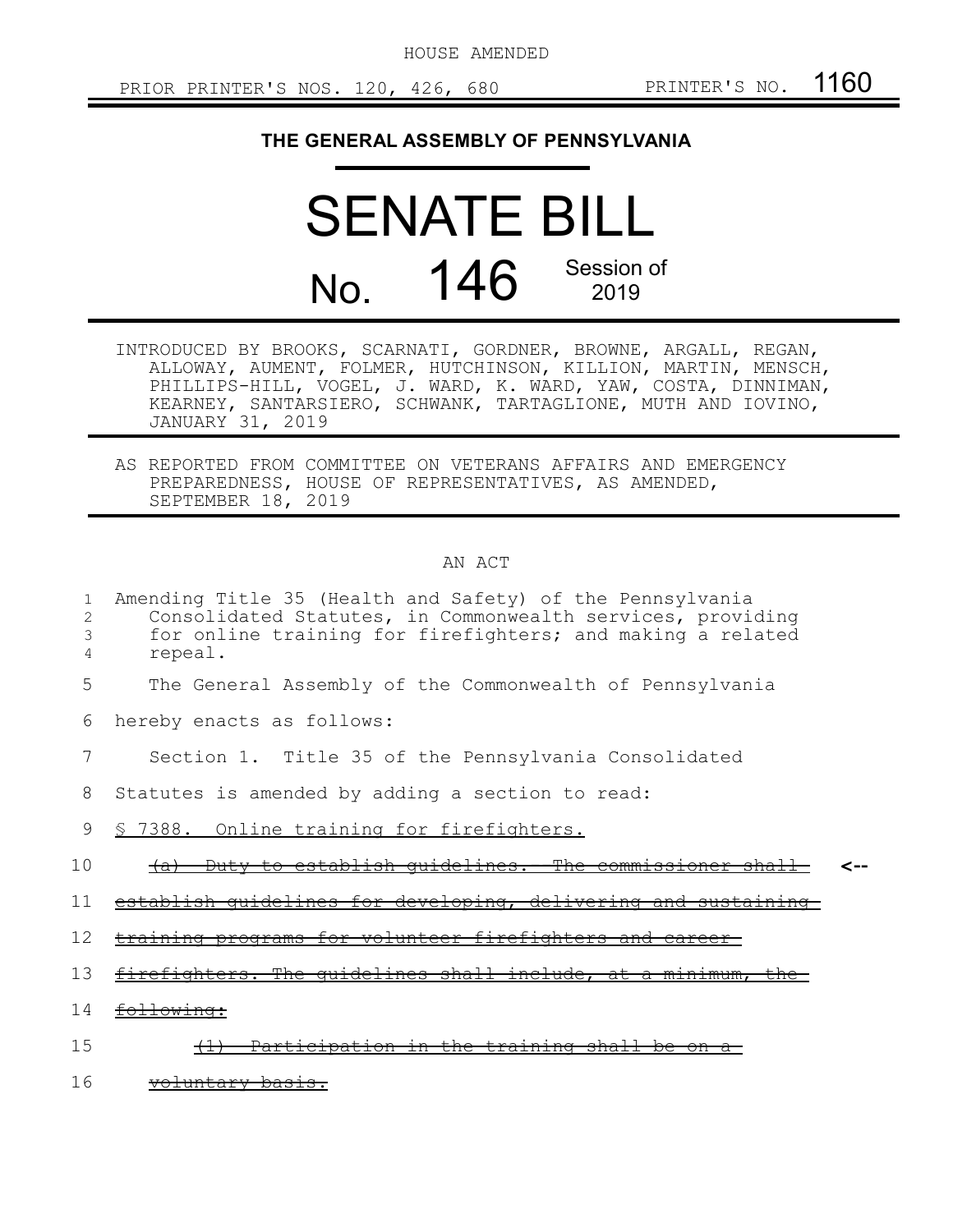| 1            | The training shall be offered free of charge.                          |     |
|--------------|------------------------------------------------------------------------|-----|
| $\mathbf{2}$ | The training shall be incorporated into the Train PA<br><del>(3)</del> |     |
| 3            | system or any other system approved by the commissioner.               |     |
| 4            | (A)<br>DUTY TO ESTABLISH GUIDELINES. -- THE COMMISSIONER SHALL         |     |
| 5            | ESTABLISH GUIDELINES FOR THE DEVELOPMENT, DELIVERY AND                 |     |
| 6            | MAINTENANCE OF AN ONLINE SYSTEM OF FIREFIGHTER TRAINING FOR            |     |
| 7            | FIREFIGHTERS. THE GUIDELINES SHALL STATE, AT A MINIMUM, THAT THE       |     |
| 8            | TRAINING IS VOLUNTARY AND OFFERED FREE OF CHARGE.                      |     |
| 9            | (B)<br>PRIORITIZATION TRAINING PROGRAM.--THE TRAINING PROGRAM          |     |
| 10           | SHALL BE INCORPORATED INTO THE TRAIN PA SYSTEM OR ANY OTHER            |     |
| 11           | SYSTEM APPROVED BY THE COMMISSIONER AND THE COURSES OR PROGRAMS        |     |
| 12           | OFFERED MUST BE, TO THE GREATEST EXTENT POSSIBLE, COURSES OR           |     |
| 13           | PROGRAMS THAT DO NOT REQUIRE HANDS-ON OR FIELD TRAINING AND            |     |
| 14           | PROVIDE, AT A MINIMUM, BASIC LEVEL TRAINING FOR FIREFIGHTERS.          |     |
| 15           | (c) Prioritization.--In establishing online training                   |     |
| 16           | courses, the commissioner shall prioritize specific topics.            |     |
| 17           | (D) Certificate of completion.--The commissioner shall                 | <-- |
| 18           | provide a certificate of completion to an individual A                 | <-- |
| 19           | FIREFIGHTER who successfully completes an online FIREFIGHTER           | --> |
|              | 20 training program.                                                   |     |
| 21           | (d) (E) Publication.--The Office of the State Fire                     | <-- |
| 22           | Commissioner shall post a complete listing of the available            |     |
| 23           | online FIREFIGHTER training courses on the office's publicly           | <-- |
| 24           | accessible Internet website.                                           |     |
| 25           | (F) Funding.--The commissioner shall use money in the                  | <-- |
| 26           | Online Training Educator and Training Reimbursement Account            |     |
| 27           | established under section 2413(a)(2) of the act of March 4, 1971       |     |
| 28           | (P.L.6, No.2), known as the Tax Reform Code of 1971, for the           |     |
| 29           | purpose of administering this section.                                 |     |
| 30           | (f) (G) Reporting.--By December 31 each year, the                      |     |